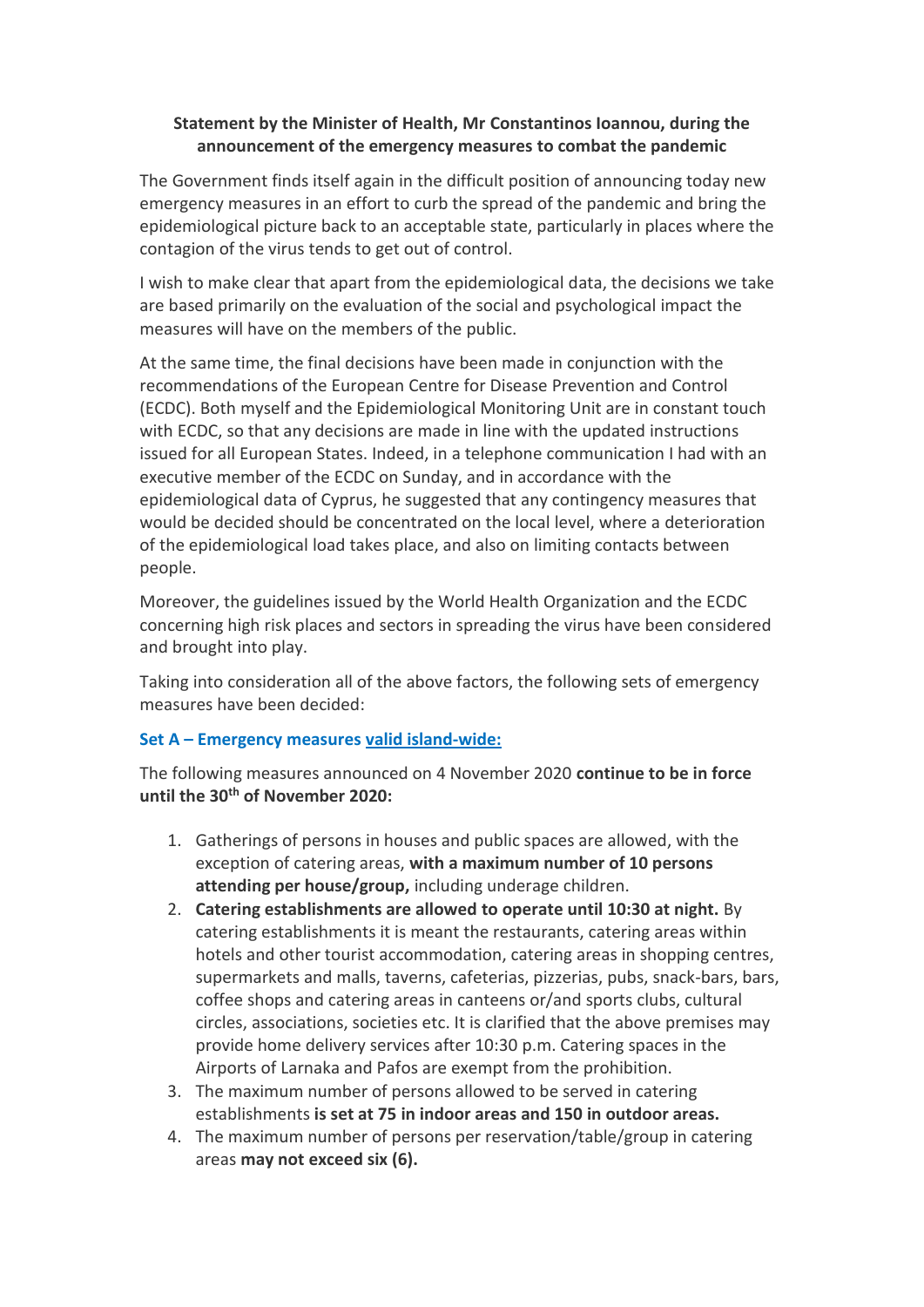- 5. **The movement of persons is prohibited from 11 at night until 5 in the morning of the following day,** excluding movement for emergency medical reasons (to/from a pharmacy or hospital) or for work purposes by presenting the relevant certificate or documentary evidence.
- 6. Church services and other forms of religious worship in churches, mosques and other religious sites, as well as religious ceremonies shall be performed **with a maximum number of 75 persons,** by observing the protocols in force for places of religious worship.
- 7. Matches held in sports installations in the context of sports championships are allowed **without spectators being present,** provided the relevant protocols are observed.
- 8. **The use of changing rooms** inside gyms **is not allowed.**

In addition to the above, the following come into effect **on an island-wide basis for the period from 12 November until 30 November 2020:**

**1. The operation of children's playgrounds, thematic parks and amusement parks is suspended.**

## **2. The holding of conferences, trade and visual exhibitions, assemblies and events is not allowed.**

**3. Visits are banned** to old people homes, care units for the elderly, chronic patients' units, homes and hostels for the hospitality of vulnerable groups, transitional hospitality hostels for the homeless, day centres, child protection units, with the exception of persons with disabilities whereby each tenant may receive two visits per week, with the possibility of considering more visits on exceptionally necessary occasions.

# **4. The functioning of camping areas is suspended.**

**5. The entry and/or exit of any person into and from the centres for the reception, hospitality and detention of asylum seekers is prohibited, save the entry of newly-arriving asylum seekers.** Provided that the entry into and/or exit from the said centres for workers shall be permitted as well as the exceptional entry and exit for humanitarian reasons following a permit by the Minister of the Interior.

**6.** Retail trade drink and food businesses (supermarkets, mini-markets, butcher's shops etc) and pharmacies **from their opening hour until 10 a.m. shall serve only persons above 65 years of age or with disabilities.**

In addition to the above measures across the whole of Cyprus and having evaluated the epidemiological data as they have developed during the period from 25 October until and including 7 November in the Districts of Lemesos and Pafos, the implementation of additional local measures has been decided. Before presenting these measures, I would like to point out that in both Lemesos and Pafos, the epidemiological load has been particularly increased for some weeks now, despite the measures previously taken. Indicatively I would like to state that since the beginning of the pandemic, 28% of the cases occurred in Lemesos and Pafos, while in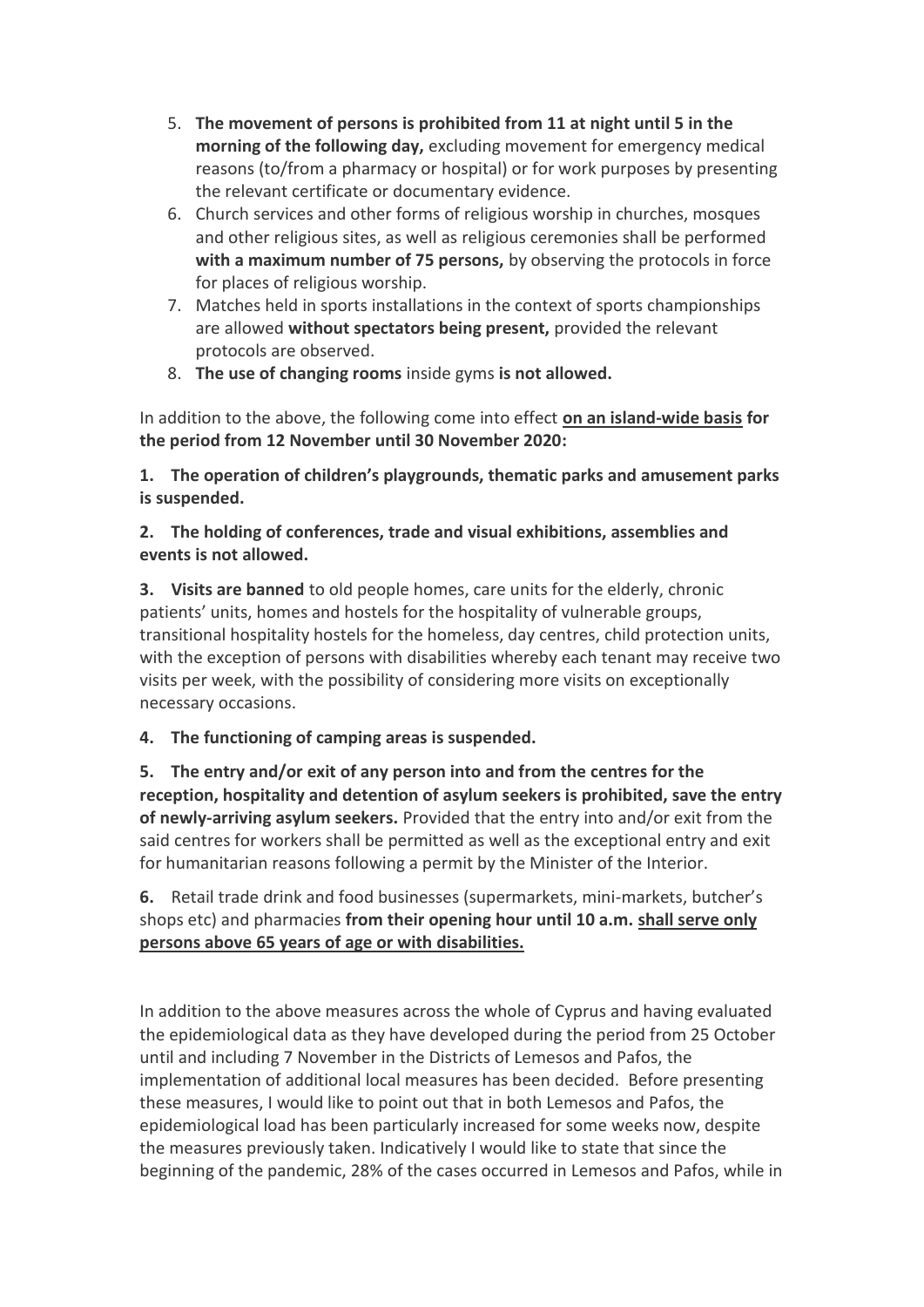October until to date 70% of the cases occurred in Lemesos and Pafos. More characteristic still is the fact that from 28 October until today, out of 2,644 COVIC-19 cases recorded, 1,788 come from Lemesos and Pafos, while in only five days from 7 until 11 November, 605 cases out of 904 were from these two Districts. Also, 49 out of 68 patients receiving treatment in hospitals come from these two Districts. Cause for even more concern is the fact that from 31/10 until today we had 8 fatalities, of which 7 were permanent residents in Lemesos and Pafos.

On the basis of the above data, the set of measures concerning the two Districts is shaped as follows:

### **Set B – Emergency measures in force in the Districts of Lemesos and Pafos for the period from 12 November until 30 November 2020**

- 1. **The movement of persons is prohibited from 8 at night until 5 in the morning on the next day,** with the exception of movement for medical reasons (to/from pharmacy, hospital) or for work reasons, by presenting the relevant certificate or documentary evidence.
- 2. **The movement of persons from and to the Districts of Lemesos and Pafos, and also between the two Districts, is prohibited,** except for the movement of those working in essential services, movement for a medical incident (by presenting a medical certificate), movement for the transportation of persons to and from the Airports of Larnaka and Pafos, as well as the Limassol Port.
- 3. **Gatherings are prohibited in public places** (parks, squares, water reservoirs, picnic areas, beaches, pavements and marinas etc.) except for exercise purposes, provided that their number shall not exceed two persons, excepting underage children of the parents exercising.
- 4. Home gatherings are allowed **with a maximum number of 10 persons per house,** including underage children.
- 5. Church services and other forms of religious worship in religious places **take place without a congregation present.**
- 6. **Religious ceremonies are allowed** (weddings, christenings, funerals) **with a maximum of 10 persons attending.**
- 7. **The holding of lunch/dinner and any event for weddings and christenings is prohibited,** other than a home event with a maximum number of 10 persons including minors.
- 8. **The functioning of public and private Lyceums and Higher and University Educational Institutions shall be carried out remotely as of 16 November 2020.** Preschools, Primary Schools and Secondary Schools (Gymnasiums) carry on their normal operation.
- 9. **Public services** (public sector, wider public sector and Local Government Authorities) **will be functioning with the minimum personnel necessary for emergency issues and for the emergency needs of the public.** Provided that exempted are those working in essential services, which shall carry on with their operation without interruption by observing the relevant protocols. **Workers not employed in essential services shall work remotely by rotation.**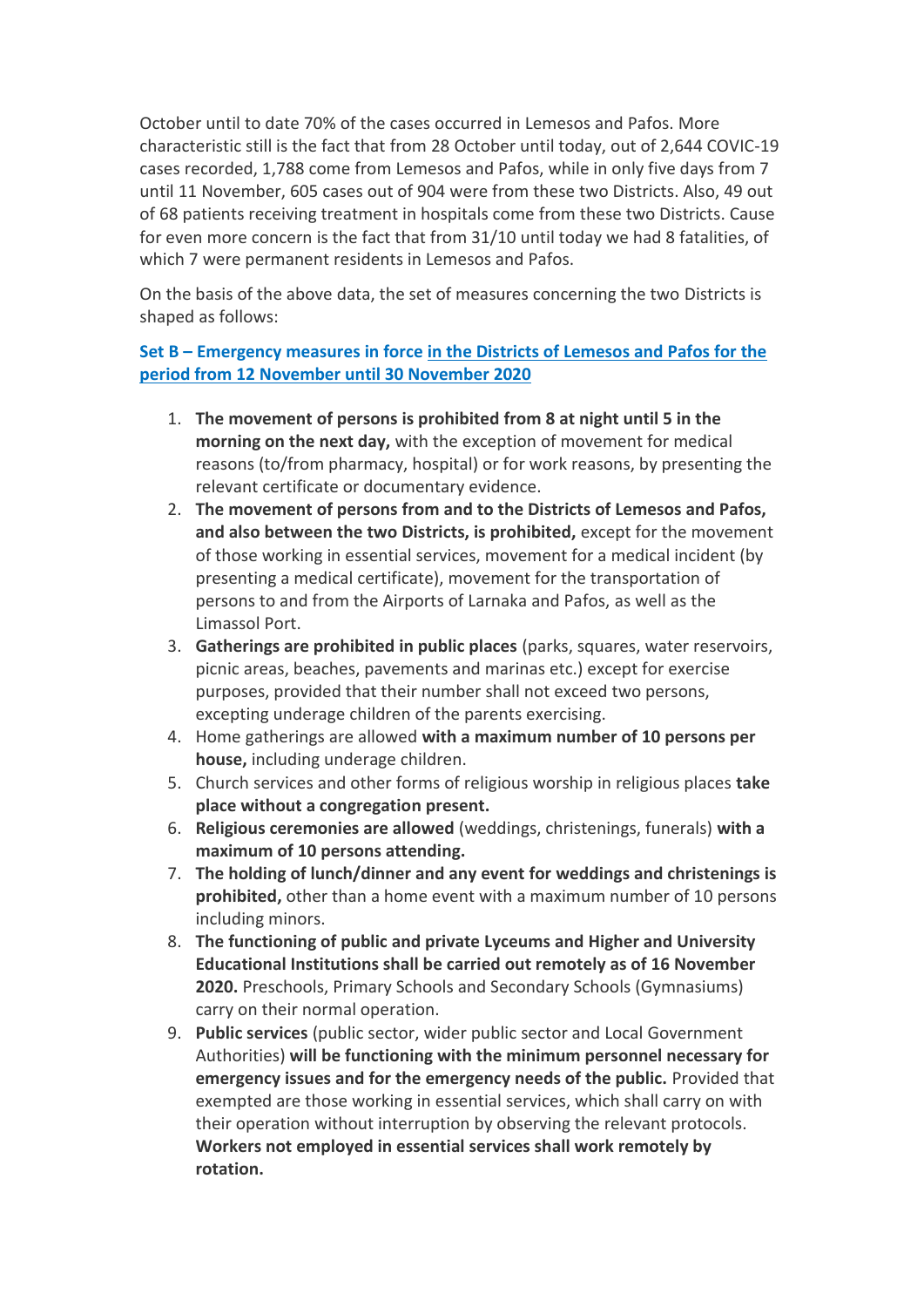### 10. **Visits are prohibited to public and private hospitals, clinics, medical and diagnostic centres.**

11. **The functioning of catering establishments is suspended** (restaurants, taverns, cafeterias, pizzerias, pubs, snack-bars, bars, coffee shops and catering areas in canteens or/and sports clubs, cultural circles, associations, societies etc) with the exception of services concerned with home delivery and take - away. Provided that only home delivery service is allowed after the lockdown hour. Catering areas inside hotels and tourist accommodation may function until 10:30 p.m. serving only the guests staying in their premises. The catering areas within Pafos Airport are exempt from the lockdown.

#### 12. **The functioning of archaeological sites, museums and historical sites is suspended.**

13. **The functioning of open-air and indoor theatres, amphitheatres, cinemas and performance halls is suspended.**

14. Popular markets shall function **at 50% capacity** on the basis of the relevant protocol.

15. Public transport shall function **at 50% passenger capacity.**

16. **The functioning of covered shopping centres, malls and large stores with an area over 500 sq.m. is suspended.** It is provided that retail trade enterprises are exempt from the above arrangement.

17. **The functioning of beauty centres and tattoo parlors is suspended.**

18. **The functioning of hairdressing saloons and barber shops is suspended.**

19. **The functioning of gyms is suspended.**

20. **The functioning of Driving Schools is suspended.**

21. **The functioning of betting shops is suspended.**

22. **The functioning of casinos is suspended.**

23. **The functioning of swimming pools is suspended,** with the exception of their use by persons with disabilities for reasons of therapeutic exercise or for training of up to four persons including the coach.

24. **The functioning of gyms, swimming pools and spas inside hotels and tourist accommodation, serving only the guests staying in such premises is allowed.**

25. **Limassol Port shall function only for commercial transactions and activities.** The boarding of cruise ships by passengers is prohibited.

26. **The training and athletic events for persons under 18 is suspended.**

27. **The training and athletic events are suspended,** with the exception of Premier League Championships and National Teams matches.

28. **The functioning and use of organized sports installations is prohibited,** with the exceptions which will be set out in a relevant Decree.